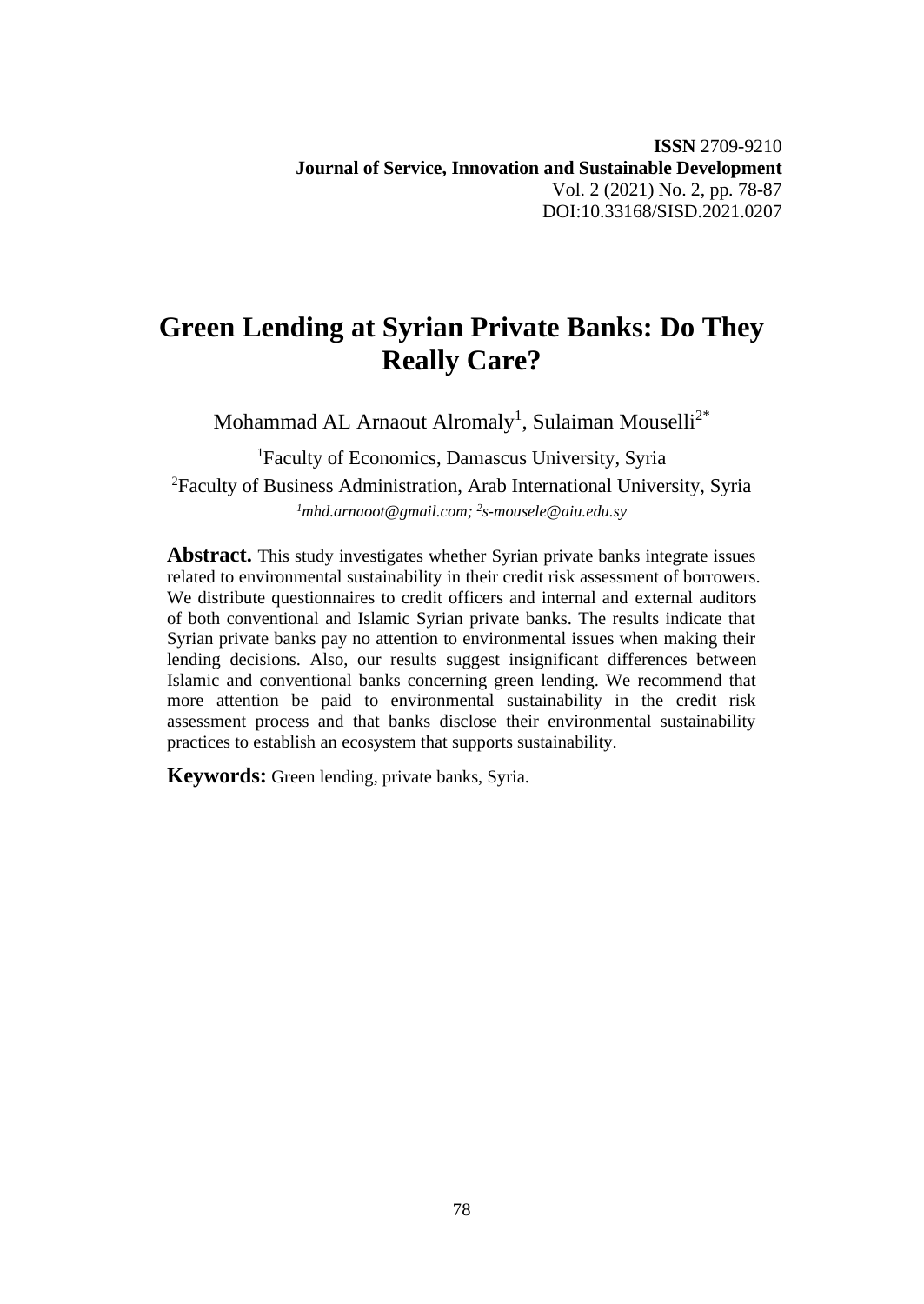#### **1. Introduction**

Since the release of the 17 Sustainable Developmental Goals (SDGs) by the United Nations in 2015, global interest in environmental protection has been accelerating. Well before that, the World Commission on Environment and Development (WCED) stressed the effect of corporate business activities on the environment and society. WCED (1987) argues that sustainable economic development is the one that meets the needs of the current generation without undermining future generations' needs. Such interest was manifested in the issuance of many indices that not only rank countries in terms of their environmental performance, such as the Environmental Performance Index (EPI), but also firms such as Standard  $\&$ Poor's ESG index. Environment protection, in a sense, is covered by a number of SDGs such as goals 6, 7, 11, 12, 13,14, and 15.

Banks play a pivotal role in achieving sustainable development among all corporate entities because they are key players in any financial system (Beck et al., 2010; Alexander, 2014; Yip and Bocken, 2018). Banks are the intermediaries between surplus and deficit units, and they determine how and where resources are deployed. While manufacturing companies' commitment toward the environment usually refers to how their activities are environment-friendly, banks' commitment goes beyond affecting their financing decision. Green lending considers the environment in the financing decisions banks undertakes.

The banking system in Syria has long been dominated by the governmental sector until 2003, when private banks were allowed to operate. However, it was until 2007 when Islamic banks started their operations. Currently, there are 14 private banks at which 3 banks are Islamic with one more Islamic bank that is expected to begin its operations in 2022. The functionality of the Syrian banking system has been affected by a sequence of incidents starting with the Syrian war in 2011, the Covid-19 pandemic, and finally, the Lebanese financial crisis.

Corporations in Syria are not requested to issue sustainability or corporate social responsibility (CSR) reports. Individual corporations are requested to file corporate governance reports which are then compiled and issued by the Syrian Commission of Financial Markets and Securities (SCFMS) in one aggregate report. The most recent governance report indicated that 10 out of the 17 working banks have certain environmental practices in terms of using environment-friendly energy and meeting environment-safety conditions (SCFMS, 2020). However, very little is known about the commitments of Syrian private banks towards environment particularly with regard to their lending decisions partly because of the secrecy and complex process that surrounds lending decisions.

This study endeavors to investigate whether Syrian private banks consider the environment in their lending decisions and if there are any differences between the practices in this regard of conventional and Islamic banks. We find that Syrian private banks do not consider environmental issues as part of the borrowers'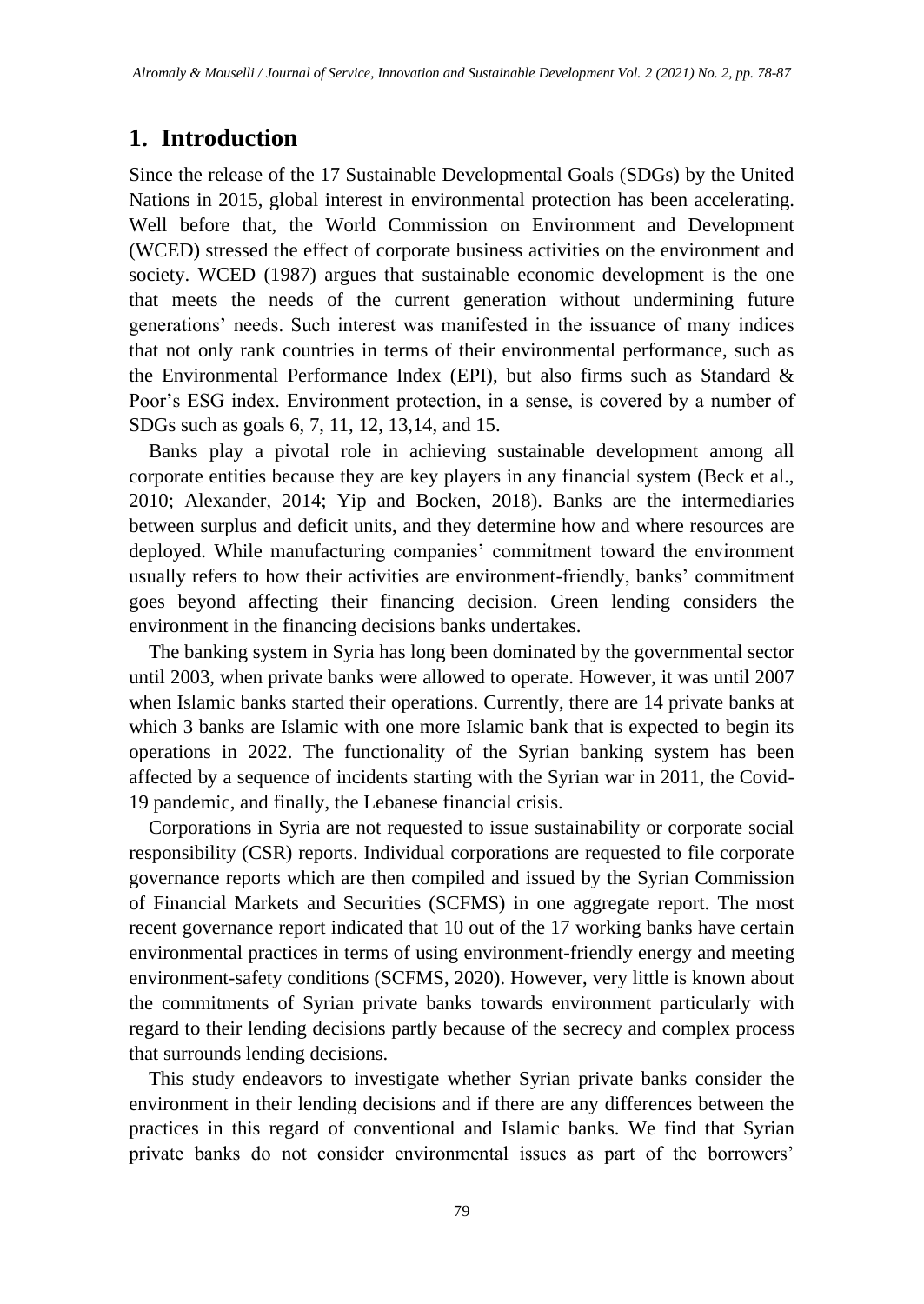creditworthiness and consequently do not affect their lending decision. Moreover, we document insignificant differences between conventional and Islamic banks with regard to their commitment toward environment.

This study is relevant considering the increasing interest in green banking globally and nationally. The results of this study will be of interest to many stakeholders, particularly banks, policymakers, and academics. Banks will revise their lending criteria to incorporate environmentally-friendly conditions when offering loans. Moreover, policymakers will understand the status-quo of green banking in Syria and are expected to introduce guidelines that encourage banks to increase their green lending. Academics will expand their research in this domain and link green banking to other financial and non-financial indicators.

The rest of this article proceeds as follows. Section 2 reviews the literature on green banking and theories that link it to banks' performance. Section 3 describes our data and methodology. Section 4 presents our findings, while section 5 concludes.

### **2. Literature Review**

The literature on CSR is rich with dimensions used to rank firms regarding their commitments to the environment, society, and governance. While these dimensions are easy to figure out in manufacturing sectors, the uniqueness of the banking sector gives a special flavor for these dimensions and particularly to the environment. Promoting environmentally friendly practices and reducing the carbon footprint from banking activities is referred to as green banking (Bahl, 2012).

The interaction between banks and economic actors when lending them money would either stimulates or discourages the progress of their projects, products, and services (Barannik, 2017). Lindenberg and Volz (2016) argue that green banking involves the prevention of damage to the climate and the protection of the environment throw investing in environmental goods and services. Sarma and Roy (2020) contend that green banking has two dimensions; the first one is related to how the business in the bank is done and whether it is, for example, paperless, while the other is related to where the bank puts its money.

There are a number of theories that explain why banks go green and adhere to environmental practices. According to the Stakeholder theory, adherence to environmental practices will meet stakeholders' explicit and implicit environmental needs and consequently improve the relationship between banks and their stakeholders, enhancing the bank's financial performance. (Orlitzky, Schmidt, and Rynes, 2003). On the contrary, the institutional theory argues that norms are usually imposed on the firms, and consequently, institutional forces affect the sustainability practices of the firms (Spence, 2007). The legitimacy theory advocates that a social contract exists between business and society and this encourages companies to comply with the society environmental needs to present a socially responsible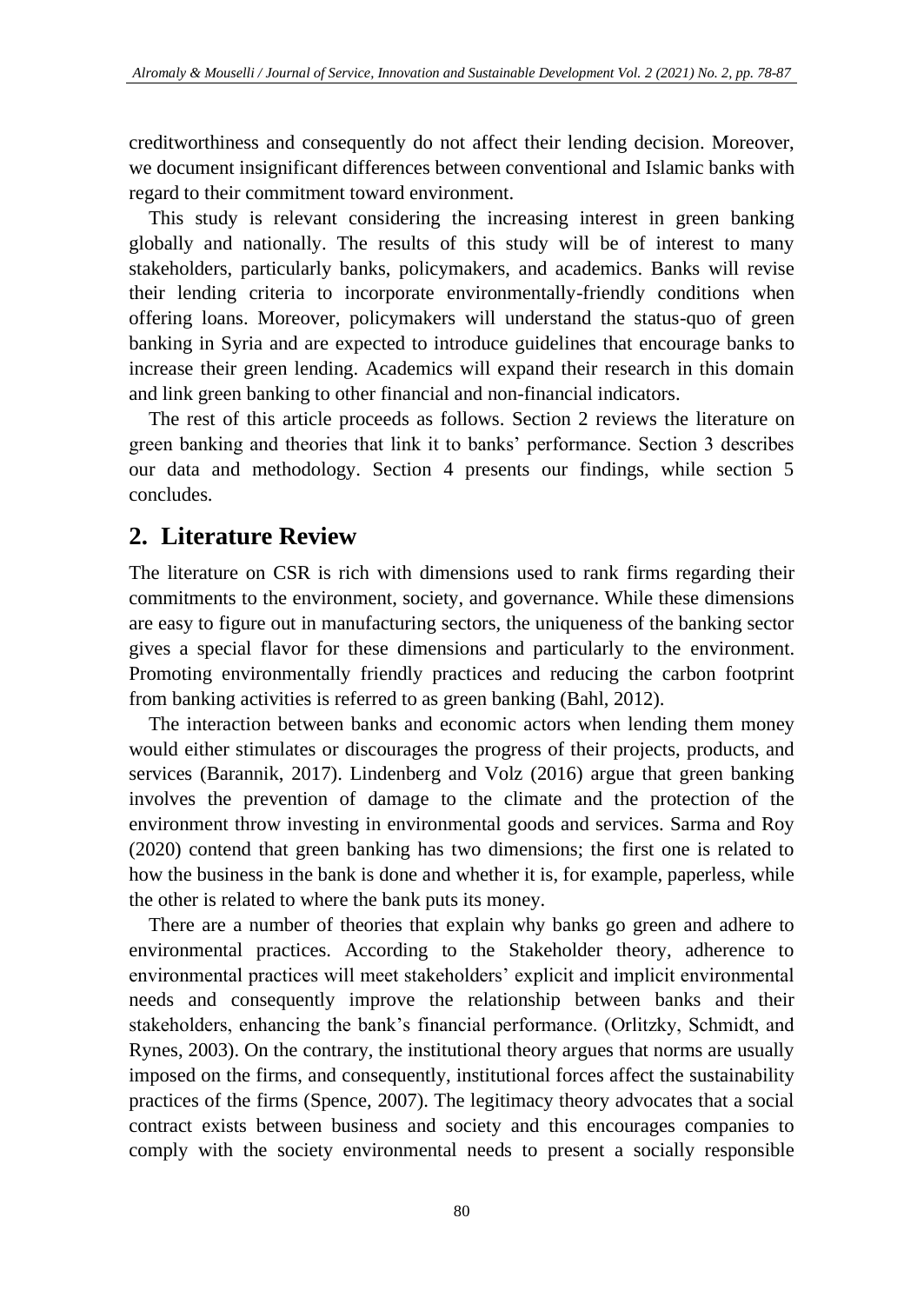image that legitimizes their operations to stakeholders (Bansal and Clelland, 2004).

The theoretical basis for the interplay between banks and the environment is immense. On the one hand, when banks offer loans to environmental-sustained projects, they lower the environmental risks involved in loans. Hence, this improves the quality of bank loans and consequently will result in less non-performing loans and better financial performance for the bank. Moreover, it is not only the sustainability of the bank that offers loans that will be affected by their financing decisions, but also the overall resource allocation and economic performance. On the other hand, the bank image will be hurt if a bank is linked to businesses that are not environment-friendly. Such linkage will cause substantial reputational risks to the bank. On the contrary, green lending may result in extra managerial costs to ensure lenders' compliance to environmental constraints and may lead to the decline of certain profitable credit opportunities. The natural outcome is reducing bank profitability.

Understandably, a considerable amount of research on developed countries documents the integration of sustainability issues in the process of creditworthiness assessment of commercial lending and project finance (Weber, Scholz and Michalik, 2010, Bauer and Hann, 2010; Goss and Roberts 2011; Weber, 2012; Weber and Banks, 2012). However, the evidence in this domain in developing countries is still modest due to loosen environmental regulations and enforcement (Nkurunziza, 2012; Benjamin, 2013; Weber, Hoque, and Islam, 2015).

## **3. Data and Methodology**

Our sample consists of credit officers and internal and external auditors at Syrian private banks that consist of 11 conventional banks and 3 Islamic banks. We distributed 170 questionnaires and received 160 responses with only 155 valid questionnaires. We refer to strongly disagree as 0%, disagree as 25%, neutral as 50%, agree as 75%, and strongly agree as 100%. We use Statistical Package for Social Sciences (SPSS) program to analyze the valid responses from the questionnaires.

We use five questions to measure the level of banks' commitment to environment. These questions cover the environmental consequences of the project targeted by lending and whether processionary measures are considered to minimize the negative impact of the project on the environment. In addition, we consider the impact of lending decisions on depleted resources as well as environmental balance and if the considered project address recycling issues. These questions are mentioned in Table 1.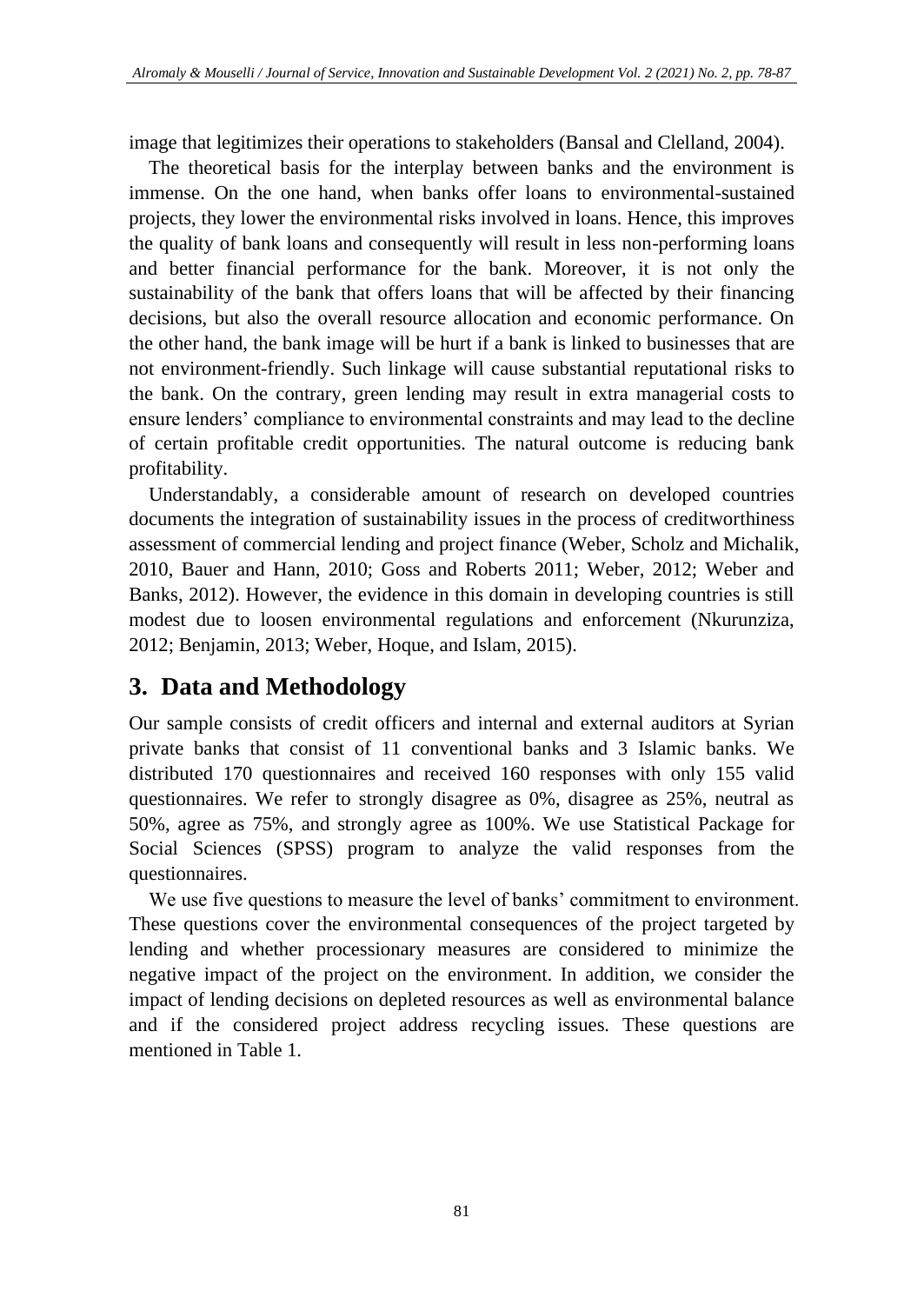| # | <b>Ouestions</b>                                                               |
|---|--------------------------------------------------------------------------------|
|   | The positive and negative environmental consequences of the project is         |
|   | considered when evaluating it.                                                 |
| 2 | A special attention is given to mechanisms that minimize the negative          |
|   | environmental impact of the project.                                           |
| 3 | The impact of the project on depleted resources are considered when evaluating |
|   | the project.                                                                   |
|   | The impact of the project on the environmental balance is considered when      |
| 4 | evaluating it.                                                                 |
|   | The bank gives priority to projects that involves recycling.                   |

Table 1: Environmental-related questions

We compute Cronbach's alpha for these questions, and it seems quite high at 90.5%, which indicates a high level of internal consistency. Tables (2, 3, and 4) summarize the respondents' characteristics in terms of sex, major of study, age, and years of banking experience. Males represent two-third of the sample with an average age of thirty to indicate that those respondents are relatively young. Also, the average experience is also larger for conventional banks to reflect their early start in comparison to their Islamic counterparts. The sample consists of university degree holders with banking and finance as the dominant major of study, representing 44.44% of our sample.

|              |                           | Sex     |           |              |  |
|--------------|---------------------------|---------|-----------|--------------|--|
| Female       |                           | Male    | Bank type |              |  |
| Row N %      | Row N %<br>Count<br>Count |         |           |              |  |
| 33.33%<br>45 |                           | 66.67%  | 90        | Conventional |  |
| $0.00\%$     | 0                         | 100.00% | 20        | Islamic      |  |
| 29.03%       | 45                        | 70.97%  | 110       | Total        |  |

Table 2: Sex distribution of the respondents

It can be noticed from Table 4 that the average of years of banking experience are larger for conventional banks in comparison to Islamic banks and this can be explained by the late evolution of Islamic banks in Syria with conventional banks started working in 2003 while Islamic banks opened their doors in the second half of 2007.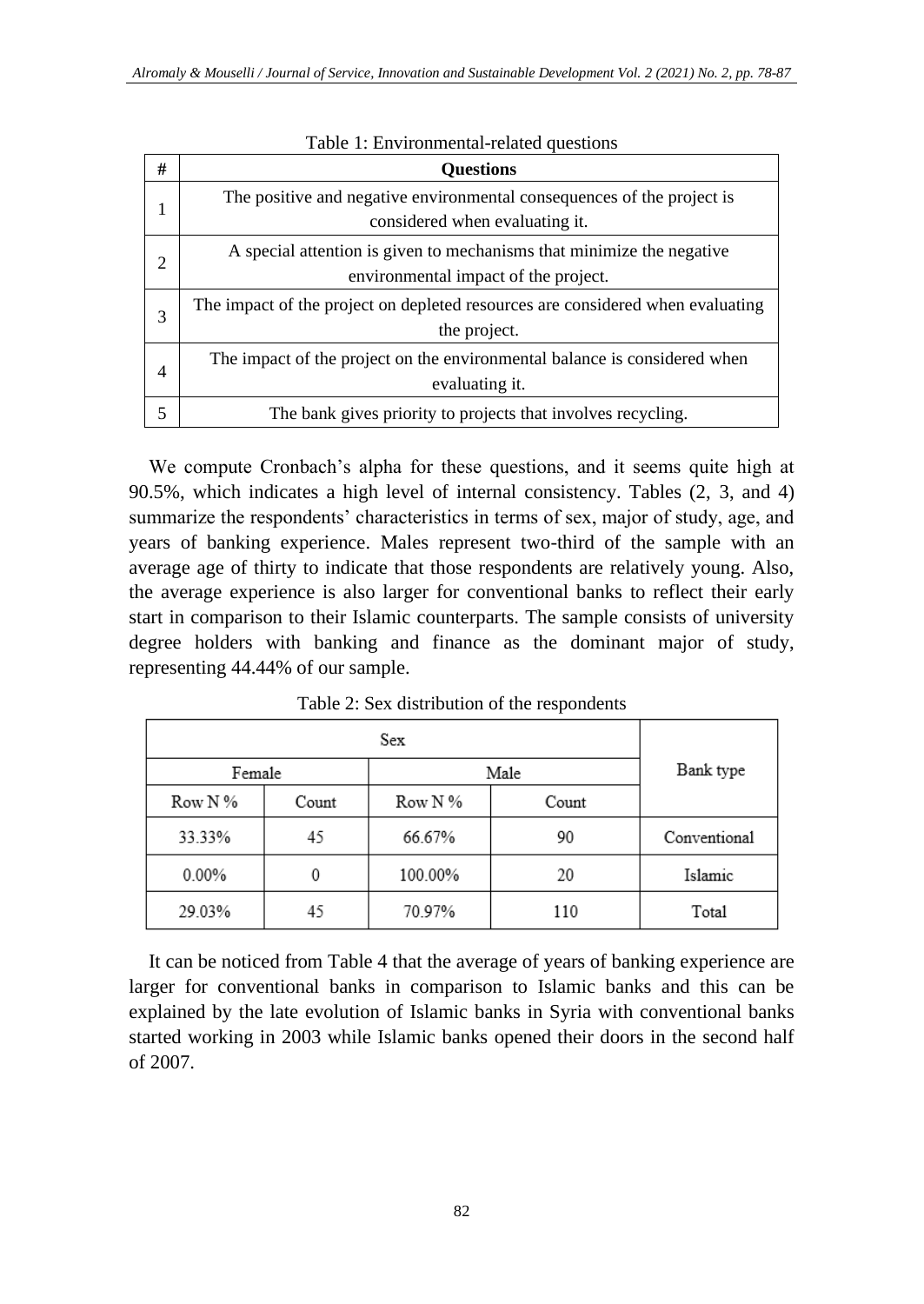|           | Banking<br>Accounting<br>Management |            |       |            |       |              |  |  |
|-----------|-------------------------------------|------------|-------|------------|-------|--------------|--|--|
| Row N $%$ | Count                               | Row N<br>% | Count | Row N $\%$ | Count | Bank type    |  |  |
| 14.81%    | 20                                  | 44.44%     | 60    | 40.74%     | 55    | Conventional |  |  |
| 50.00%    | 10                                  | 50.00%     | 10    | $0.00\%$   | 0     | Islamic      |  |  |
| 19.35%    | 30                                  | 45.16%     | 70    | 35.48%     | 55    | Total        |  |  |

Table 3: Major of study distribution

Table 4: Average age and years of banking experience

| Age  | Years of banking experience | Bank type    |  |  |
|------|-----------------------------|--------------|--|--|
| Mean | Mean                        |              |  |  |
| 30   |                             | Conventional |  |  |
| 31   |                             | Islamic      |  |  |
| 30   |                             | Total        |  |  |

## **4. Results**

The overall results suggest that Syrian private banks are not really interested in environmental sustainability. It can be noticed from Table 5 below that the environmental commitment ranges between 12.96% and 14.58% on average at conventional and Islamic banks, respectively, with more interest being given at both banks to recycling issues and least interest being given to depleted resources and environmental balance. Nevertheless, the motives behind such involvement in environmentally friendly project funding could be mere enhancing profitability.

The detailed results indicate that conventional banks scores lower than Islamic banks in terms of considering the environmental consequences of the considered projects and in paying attention to the mechanisms that minimize the negative environmental impact of the project as well as in giving priority to projects that consider recycling. This could be due to recent facilities offered by Islamic banks to electric batteries that accommodate solar power. However, conventional banks perform slightly better than Islamic banks with regard to considering the impact of their lending on depleted resources and environmental balance.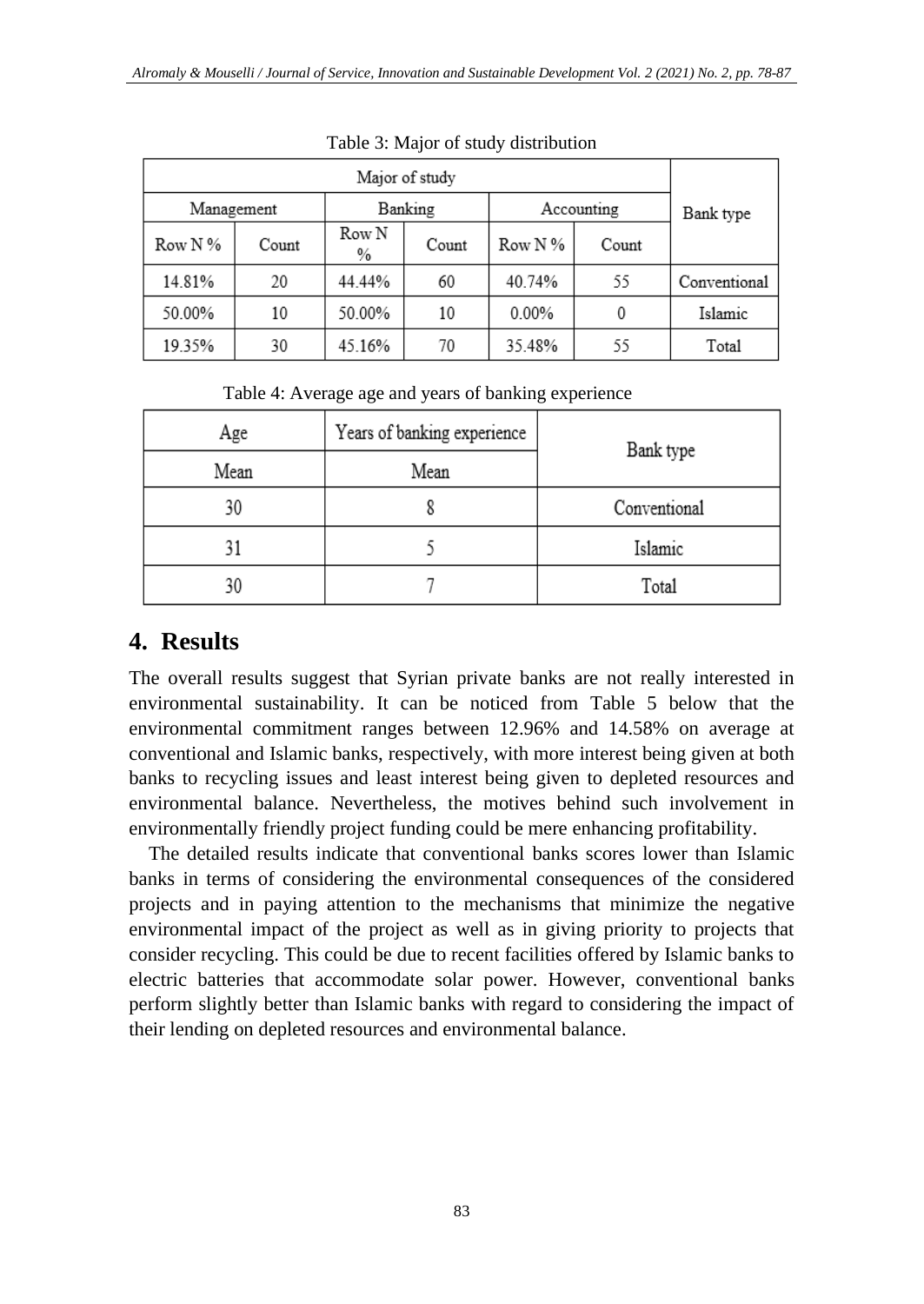| <b>Question</b>                                                                                       | <b>Bank</b>    | No  | Mean   | Standard<br>Deviation | Max    | Min      |
|-------------------------------------------------------------------------------------------------------|----------------|-----|--------|-----------------------|--------|----------|
| The positive<br>and negative                                                                          | Conventional   | 135 | 11.11% | 15.77%                | 50.00% | $0.00\%$ |
| environmental<br>consequences<br>of the project is<br>considered<br>when<br>evaluating it.            | <b>Islamic</b> | 20  | 18.75% | 21.27%                | 50.00% | 0.00%    |
| A special<br>attention is                                                                             | Conventional   | 135 | 11.11% | 15.77%                | 50.00% | $0.00\%$ |
| given to<br>mechanisms<br>that minimize<br>the negative<br>environmental<br>impact of the<br>project. | Islamic.       | 20. | 18.75% | 21 27%                | 50.00% | 0.00%    |
| The impact of<br>the project on                                                                       | Conventional   | 135 | 8.33%  | 13.66%                | 50.00% | 0.00%    |
| depleted<br>resources are<br>considered<br>when<br>evaluating the<br>project.                         | Islamic        | 20  | 6.25%  | 11.11%                | 25.00% | $0.00\%$ |
| The impact of<br>the project on                                                                       | Conventional   | 135 | 833%   | 13 66%                | 50.00% | 0.00%    |
| the<br>environmental<br>balance is<br>considered<br>when<br>evaluating it.                            | <b>Islamic</b> | 20  | 6.25%  | 11.11%                | 25.00% | $0.00\%$ |
| The bank gives<br>priority to                                                                         | Conventional   | 135 | 17.59% | 19.09%                | 50.00% | 0.00%    |
| projects that<br>involves<br>recycling.                                                               | Islamic        | 20  | 18.75% | 11.11%                | 25.00% | 0.00%    |
| Overall                                                                                               | Conventional   | 135 | 12.96% | 14.09%                | 50.00% | $0.00\%$ |
|                                                                                                       | Islamic        | 20  | 14.58% | 11.51%                | 29.17% | $0.00\%$ |

Table 5: A summary of response on environmental aspects imbedded in feasibility studies

Table 6 illustrates the results from applying one sample t-test to examine if these overall scores differ significantly from 60%. It can be seen that t-statistics for both types of banks are less than -2.58, indicating that both types of Syrian private banks do not pay enough attention to environmental aspects when evaluating projects presented for funding.

Table 6: One sample t-test results

| Result              | 95% Confidence<br>Difference | Interval of the | Mean<br>Difference | $Sig. (2 -$<br>tailed) | Df  | t      | Mean   |              |
|---------------------|------------------------------|-----------------|--------------------|------------------------|-----|--------|--------|--------------|
|                     | Upper                        | Lower           |                    |                        |     |        |        |              |
| Less<br>than<br>60% | .446378                      | .494363         | $-.4703704$        | .000                   | 134 | 38.775 | 12.96% | Conventional |
| Less<br>than<br>60% | .400296                      | 508038          | $-4541667$         | .000                   | 19  | 17.646 | 14.58% | Islamic      |

In order to compare the results related to environmental commitments of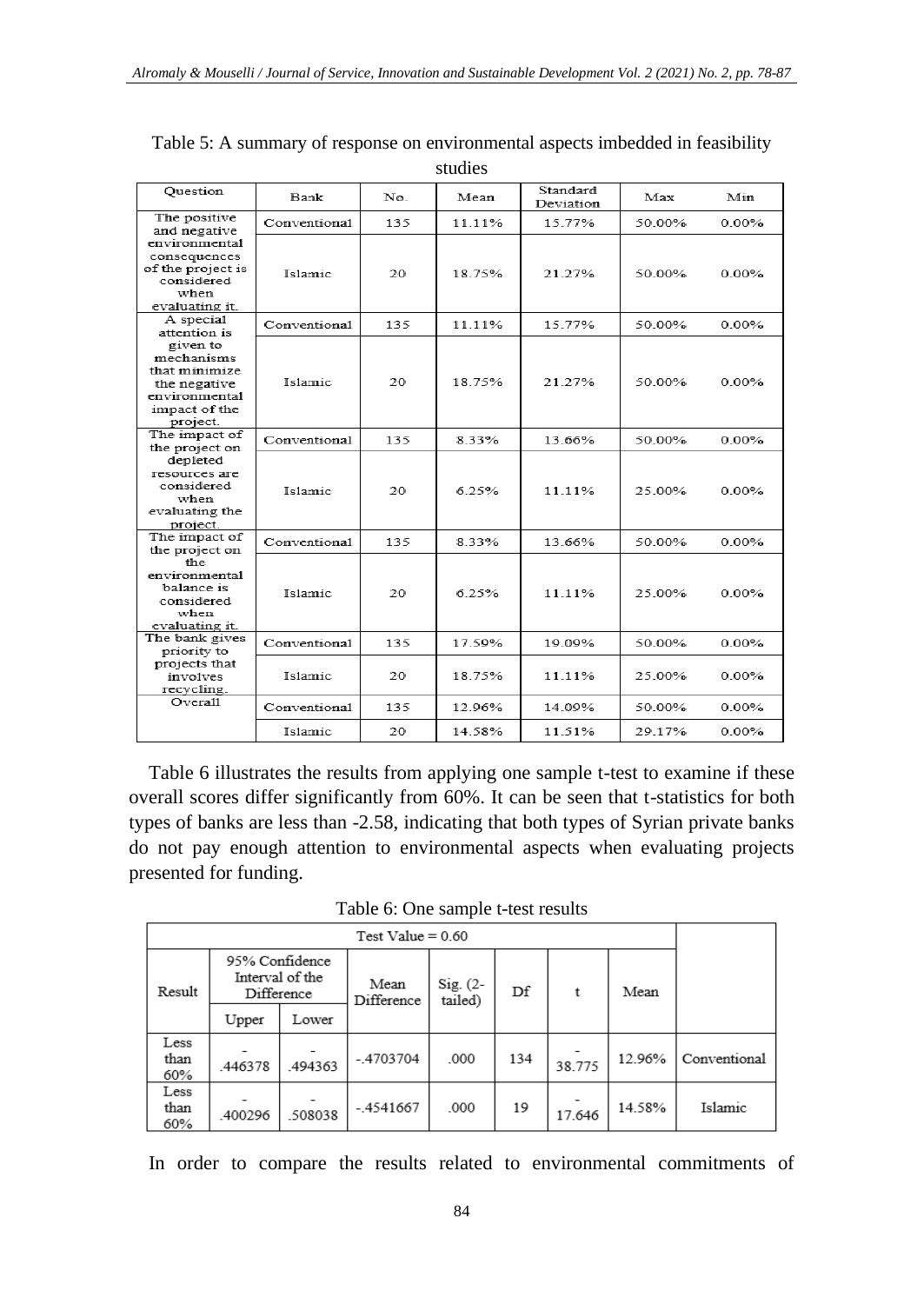conventional vs. Islamic banks, we conducted a two-sample t-test to examine if there are any significant differences between both banks' practices. Table 7 indicates that the p-value from the two-sample t-test is 0.625, which is well over 0.05.

| T-test for equality of means |          |                                                          |                          |                    |                        |        |           |      | Levene's<br>test for<br>equality of<br>variances |                                               |  |
|------------------------------|----------|----------------------------------------------------------|--------------------------|--------------------|------------------------|--------|-----------|------|--------------------------------------------------|-----------------------------------------------|--|
| Result                       | Lower    | 95% Confidence<br>interval of the<br>difference<br>Upper | Std. error<br>difference | Mean<br>difference | Sig.<br>C2-<br>tailed) | df     | t         | Sig. | F                                                |                                               |  |
|                              |          |                                                          |                          |                    |                        |        |           |      |                                                  |                                               |  |
| Similar                      | 0491188  | .0815262                                                 | 0330648                  | $-.0162037$        | .625                   | 153    | .490      | .461 | .546                                             | Equality<br>οf<br>variances<br>assumed        |  |
|                              | .0420644 | .0744718                                                 | 0284538                  | $-0162037$         | 574                    | 28.181 | ۰<br>.569 |      |                                                  | Equality<br>оf<br>variances<br>not<br>assumed |  |

Table 7: One sample t-test results

It suggests that there is an insignificant difference between conventional and Islamic banks in terms of their interest in the environmental side effects of lending decisions. Surprisingly, despite the continuous claim that Islamic banking is sustainable banking, it seems that the practices of Islamic banks do not adhere to this claim.

### **5. Conclusions**

Despite the global interest in environmental protection, very little attention, if any, was directed to whether banks consider environmental aspects when offering credits to potential borrowers in developing countries and Syria is not an exception. This study explores the status-que of green lending at Syrian private banks and finds that Syrian banks rarely consider environmental issues in their credit risk assessment. In addition, there are insignificant differences between conventional and Islamic banks in their environmental commitment.

We recommend that banks pay extra attention to environmental risks as part of their credit risk assessment procedures and deny loans to firms that cause any environmental violation. The Central Bank of Syria should integrate environmental aspects in a standardized credit risk rating system and request commercial banks to adhere to it when providing loans. We also suggest the SCFMS requests banks to provide sustainability or CSR reports that detail their commitment toward environment and going beyond the adherence to environmental concerns of "not doing harm" to environment to favor projects and take lending decisions that "do good" to environment. The issuance of such reports will contribute towards establishing an ecosystem that supports green banking practices.

This research addresses the supply side of loans using questionnaires due to the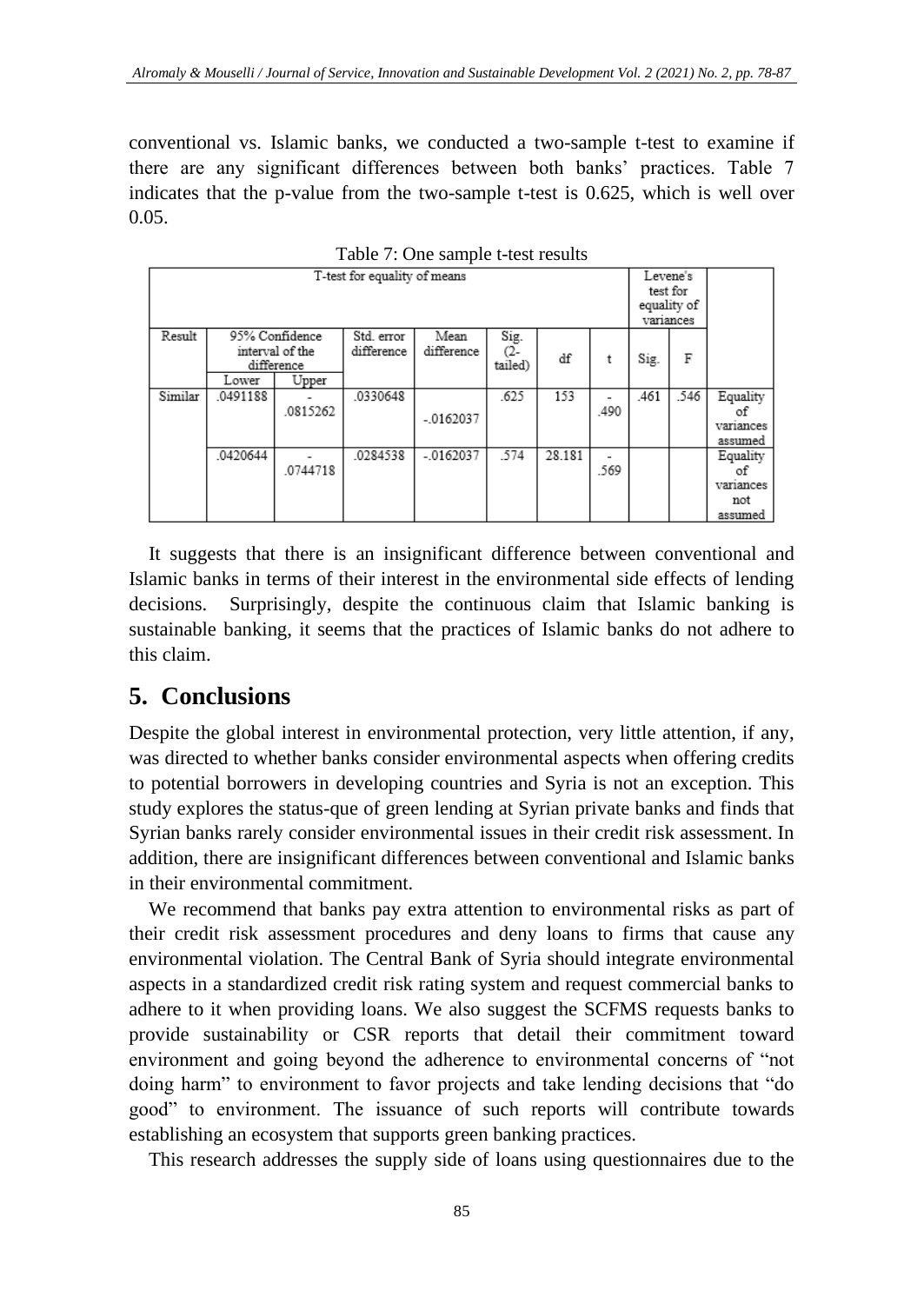secrecy of data, while future research could examine the demand side by investigating if environmentally-committed Syrian firms have more loans in their capital structure. Also, investigating the impact of green lending on Syrian private banks' risk and financial performance is an area that deserves further exploration.

## **References**

Alexander, K. (2014). Stability and Sustainability in Banking Reform: are Environmental Risks Missing in Basel III? CISI & UNEPFI, Cambridge & Geneva.

Bahl, S. (2012). Green banking-The new strategic imperative. *Asian Journal of Research in Business Economics and Management*, 2(2), 176-185.

Bansal, P., & Clelland, I. (2004). Talking trash: Legitimacy, impression management, and unsystematic risk in the context of natural environment. *Academy of Management Journal*, 47(1), 93–103.

Barannik, A. D. (2017). Providers of Financial Services and Environmental Risk Management, in Sustainable Banking: The Greening of Finance, Taylor and Francis.

Bauer, R., and D. Hann. (2010). "Corporate Environmental Management and Credit Risk." SSRN eLibrary[.http://papers.ssrn.com/sol3/papers.cfm?abstract\\_id=1660470.](http://papers.ssrn.com/sol3/papers.cfm?abstract_id=1660470)

Beck, T., Demirgüç-Kunt, A., Levine, R. (2010). Financial institutions and markets across countries and over time: the updated financial development and structure database. *World Bank Econ Rev* 24 (1), 77–92.

Benjamin, E. O. (2013). Credit Risk Modelling and Sustainable Agriculture: Asset Evaluation and Rural Carbon Revenue. *Journal of Sustainable Finance & Investment* 3 (1): 57–69. doi:10.1080/ 20430795.2013.765382.

Goss, A., and G. S. Roberts. (2011). The Impact of Corporate Social Responsibility on the Cost of Bank Loans. *Journal of Banking and Finance* 35 (7): 1794–1810

Lindenberg, D. N., and P. D. Volz. (2016). Green Banking Regulation-Setting out a Framework. UN City of Bonn: German Development Institute.

Nkurunziza, J. D. (2012). Responsible Lending: Credit may Precipitate Firm Failure in Volatile Macroeconomic Environments. *Journal of Sustainable Finance & Investment*, 2 (2), 95–118.